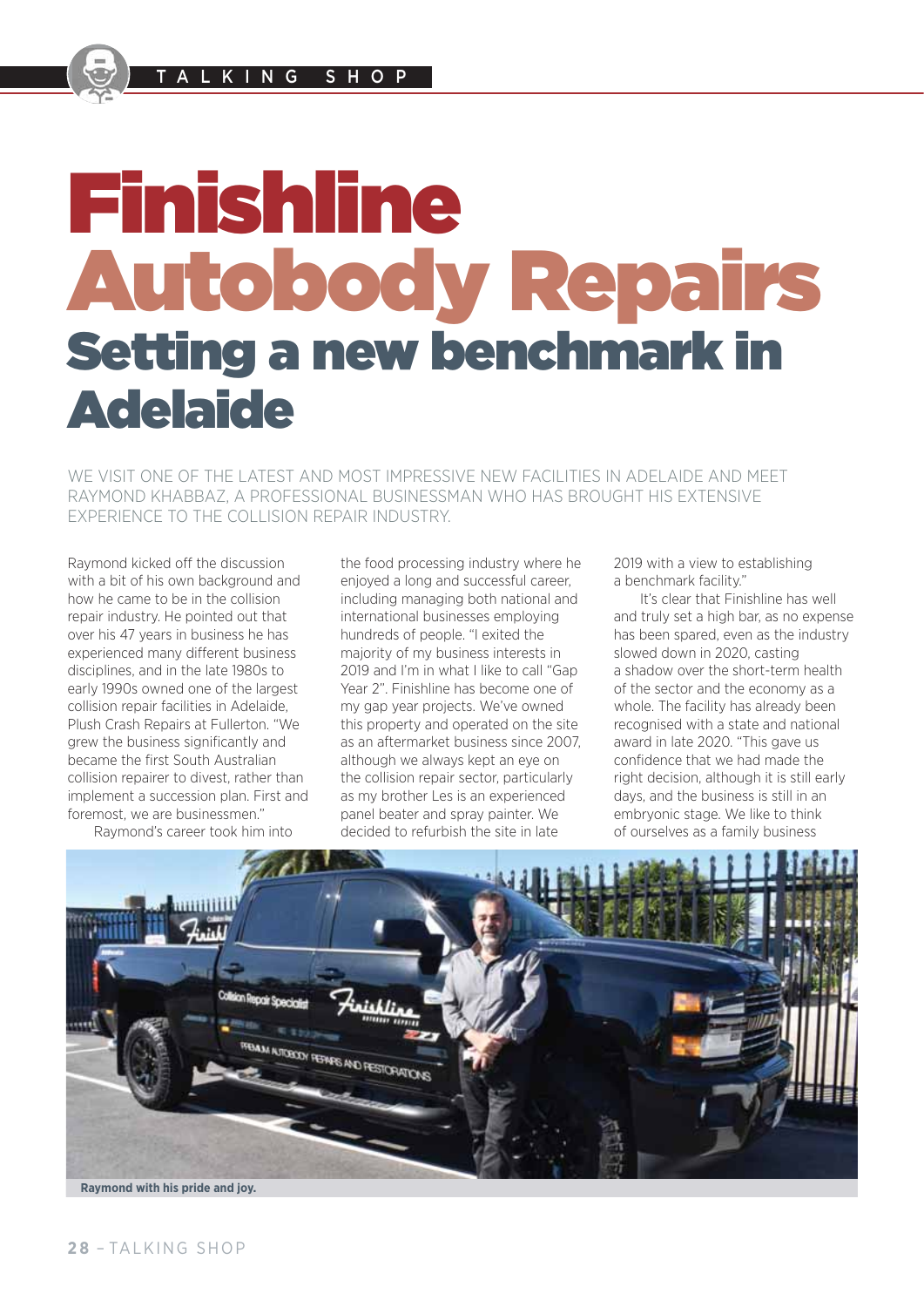underpinned by corporate experience, which means we are always thinking strategically about the business."

Some of the staff have been working with Les for many years, and at this stage it's 7½ people doing up to a dozen repairs per week, mostly low impact work. Growth will come and when it does, Finishline will be in a better position to look at investing in new talent and initiate their apprentice training program. "We have extensive experience developing apprentices during our time at Plush and expect to transplant this into Finishline. As with the physical assets, we are not afraid of investing in human assets – it's the backbone of the business."

Raymond was keen discuss the changing nature of the industry and how it is impacting the development of Finishline. He is philosophical about the trend towards consolidation and the associated downward pressure on rates, and the influence that the insurers have over deciding where the work is directed. "Fundamentally, we are all in this together, so the onus is on all of us to make it work. Sure, we all have to coexist, but we believe that we need to develop our own value proposition and protect our own business. It's a tough industry with many challenges, but one in which we are invested and determined to succeed."

We turned to the ever-changing collision repair environment into which Finishline has jumped to discuss the impact on the business. Raymond said he intended to build a facility that looks like a dealership and had expectations they would attract OEM recommendations and/or OEM approvals. However, Raymond found that some of the OEM's existing relationships are deeply entrenched and therefore this initiative has been somewhat more of a challenge, although they are now underway with an alignment with Genesis. "We find it interesting that OEM-certified repairers are expected to follow approved procedures, use approved equipment and have OEM-trained technicians. Well, our view is every repairer should be required to do this – it's a fundamental requirement of returning the vehicle to pre-accident condition. Hopefully, our position on this point will assist in raising our profile with the OEMs."

Finishline does all their own preand post-scanning, in addition to the vast majority of recalibration, although whenever new sensors, cameras, Radar and LiDAR are required, they are fitted and aligned by the relevant dealer.

The Khabbaz family has a very long relationship with PPG – it goes back to 2013 when Les came back into the industry. So, when they were setting up Finishline, PPG was a natural choice. "The quality of the coatings – Envirobase water-based

basecoat – and PPG's exceptional levels of service and support have been the benchmark here in Adelaide for decades, and they immediately saw our vision and got on board. We were particularly excited about PPG's all-new fully-automated mixing technology, MoonWalk, which we now know operates with ultra-precision, at the touch of a button."

Joe Esposito, PPG's Business Manager in South Australia added: "When we saw what Raymond and Les were planning, we knew it was a journey that we wanted to be a part of. We were looking for a marquee facility to install the first MoonWalk system in the country and we knew immediately that we had found it. Finishline was built exactly as it was envisioned – they really do walk the talk – and to see MoonWalk installed and up and running is such a thrill."

Kevin Woolerton, Marketing Director Australasia for PPG added: "Les and Ray at Finishline Autobody Repairs have done a terrific job of creating a state-of-the-art collision centre of excellence, and installing PPG's new MoonWalk technology is the icing on the cake. We are very pleased to welcome Finishline as the local pioneers of MoonWalk but, if the expressions of interest we have received from across the region are anything to go by, it will be the first of many! MoonWalk actually represents



**Great street appeal.**